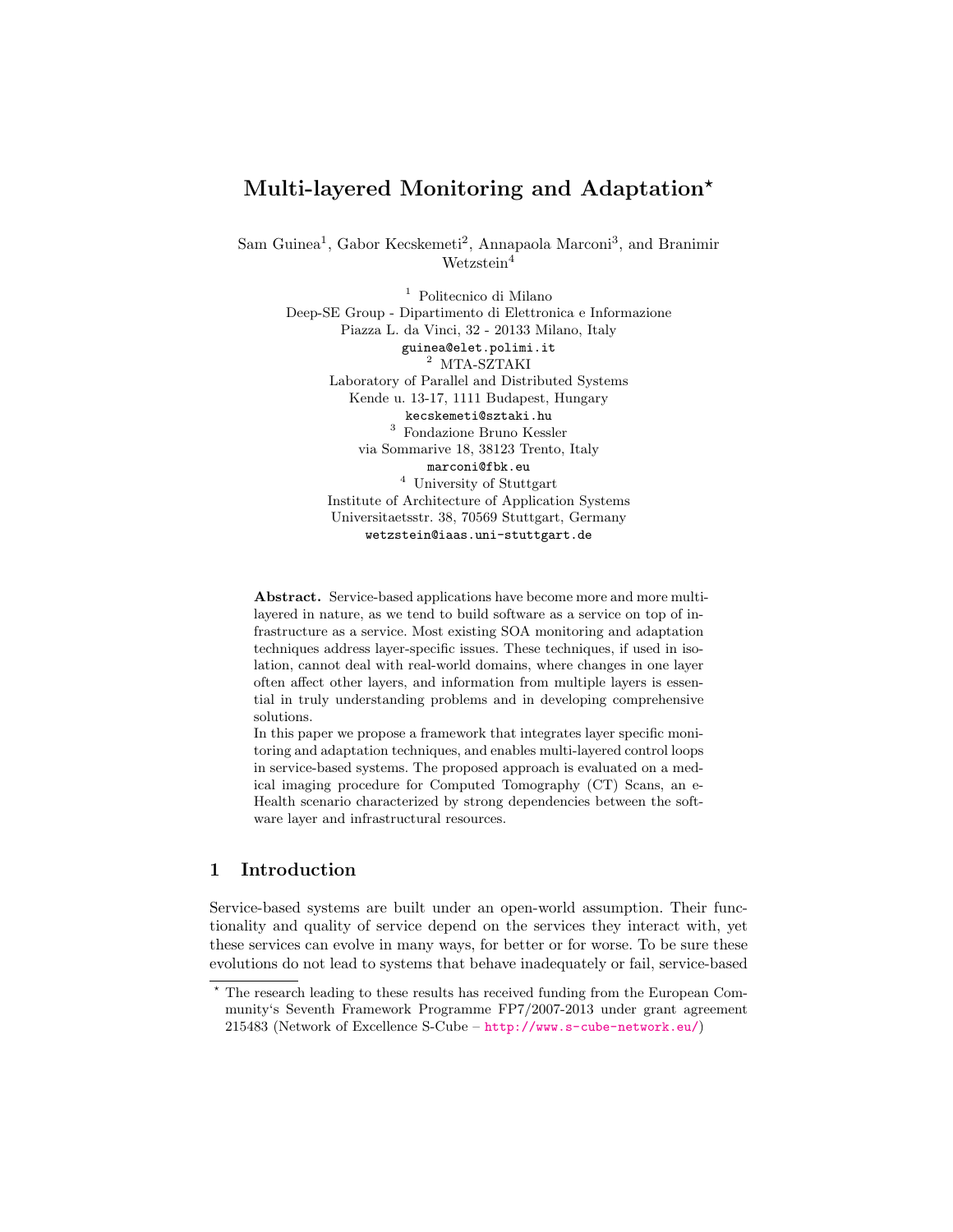systems must be able to re-arrange themselves to cope with change. A typical way of dealing with these issues is to introduce some variant of the well-known monitor-analyze-plan-execute (MAPE) loop into the system [\[6\]](#page-14-0), effectively making the system self-adaptive.

The service abstraction has become so pervasive that we are now building systems that are multi-layered in nature. Cloud-computing allows us to build software as a service on top of a dynamic infrastructure that is also provided as a service (IaaS). This complicates the development of self-adaptive systems because the layers are intrinsically dependent one of the other. Most existing SOA monitoring and adaptation techniques address one specific functional layer at a time. This makes them inadequate in real-world domains, where changes in one layer will often affect others. If we do not consider the system as a whole we can run into different kinds of misjudgments. For example, if we witness an unexpected behavior at the software layer we may be inclined to adapt at that same layer, even though a more cost-effective solution might be found either at the infrastructure layer, or by combining adaptations at both layers. Even worse, a purely software adaptation might turn out to be useless due to infrastructural constraints we fail to consider. Similar considerations are made in case of the unexpected behavior at the infrastructure layer, or at both.

In this paper we propose a framework that integrates software and infrastructure specific monitoring and adaptation techniques, enabling multi-layered control loops in service-based systems. All the steps in the control loop acknowledge the multi-faceted nature of the system, ensuring that we always reason holistically, and adapt the system in a coordinated fashion. In our prototype we have focused on the monitoring and adaptation of BPEL processes that are deployed onto a dynamic infrastructure.

Building upon our past experiences we have integrated process and infrastructure level monitoring [\[2,](#page-14-1)[8\]](#page-14-2) with a correlation technique that makes use of complex event processing [\[1\]](#page-14-3). The correlated data, combined with machine-learning techniques, allow us to pinpoint where the problems lie in the multi-layered system, and where it would be more convenient to adapt [\[7,](#page-14-4)[12\]](#page-14-5). We then build a complex adaptation strategy that may involve the software and/or the infrastructure layer [\[13\]](#page-14-6), and enact it through appropriate effectors.

The proposed approach is evaluated on a medical imaging procedure for Computed Tomography (CT) Scans, an e-Health scenario characterized by strong dependencies between the software layer and infrastructural resources.

The rest of this paper is organized as follows. Section [2](#page-2-0) gives a high-level overview of the integrated monitoring and adaptation framework used to enable the multi-layered control loops. Section [3](#page-3-0) details the software and infrastructure monitoring tools and how they are correlated using complex event processing. Section [4](#page-5-0) explains how decision trees are used to identify which parts in the system are responsible for the anomalous behaviors and what adaptations are needed. Section [5](#page-6-0) explains how we coordinate single-layer adaptation capabilities to define a multi-layered adaptation strategy, while Section [6](#page-8-0) presents the tools used to actually enact the adaptations. Section [7](#page-10-0) evaluates the integrated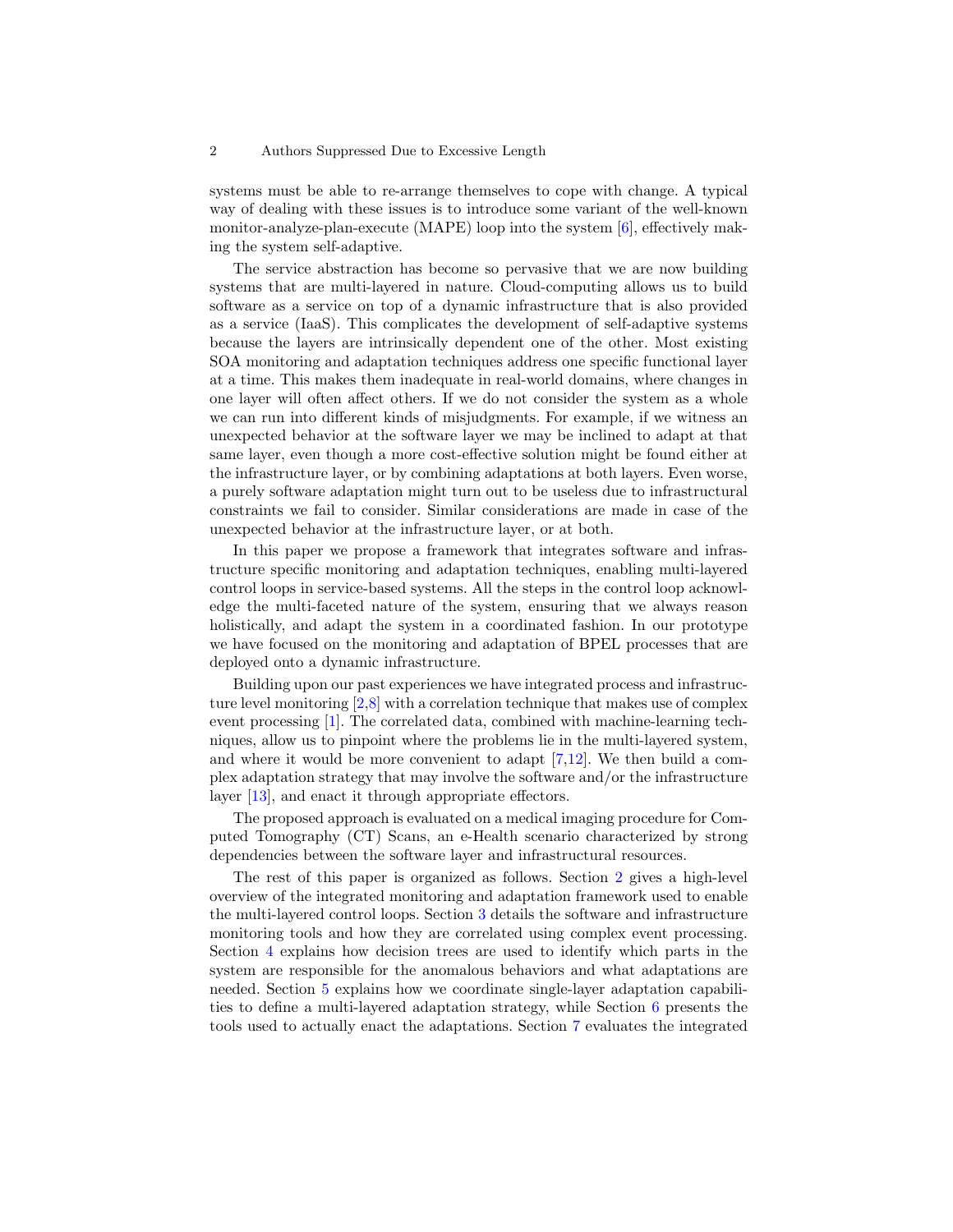approach on a medical imaging procedure. Section [8](#page-12-0) presents related work, and Section [9](#page-13-0) concludes the paper.

## <span id="page-2-0"></span>2 The Integrated Monitoring and Adaptation Framework

We propose an integrated framework that allows for the installation of multilayered control loops in service-based systems. We will start with a conceptual overview, and then provide more details on the single techniques we have integrated in our prototype.



<span id="page-2-1"></span>Fig. 1. The Monitoring and Adaptation Framework.

Figure [1](#page-2-1) gives a high-level view of our integrated monitoring and adaptation framework, as used in a multi-layered software and infrastructure system. To establish self-adaptation, the framework applies a slight variation of the wellknown MAPE control loop. Dashed vertical lines separate the four main steps in the loop, while oval shapes represent the concrete techniques that we have integrated – detailed later in Sections [3–](#page-3-0)[6.](#page-8-0)

In the Monitoring and Correlation step, sensors deployed throughout the system capture run-time data about its software and infrastructural elements. The collected data are then aggregated and manipulated to produce higher-level correlated data under the form of general and domain-specific metrics. The main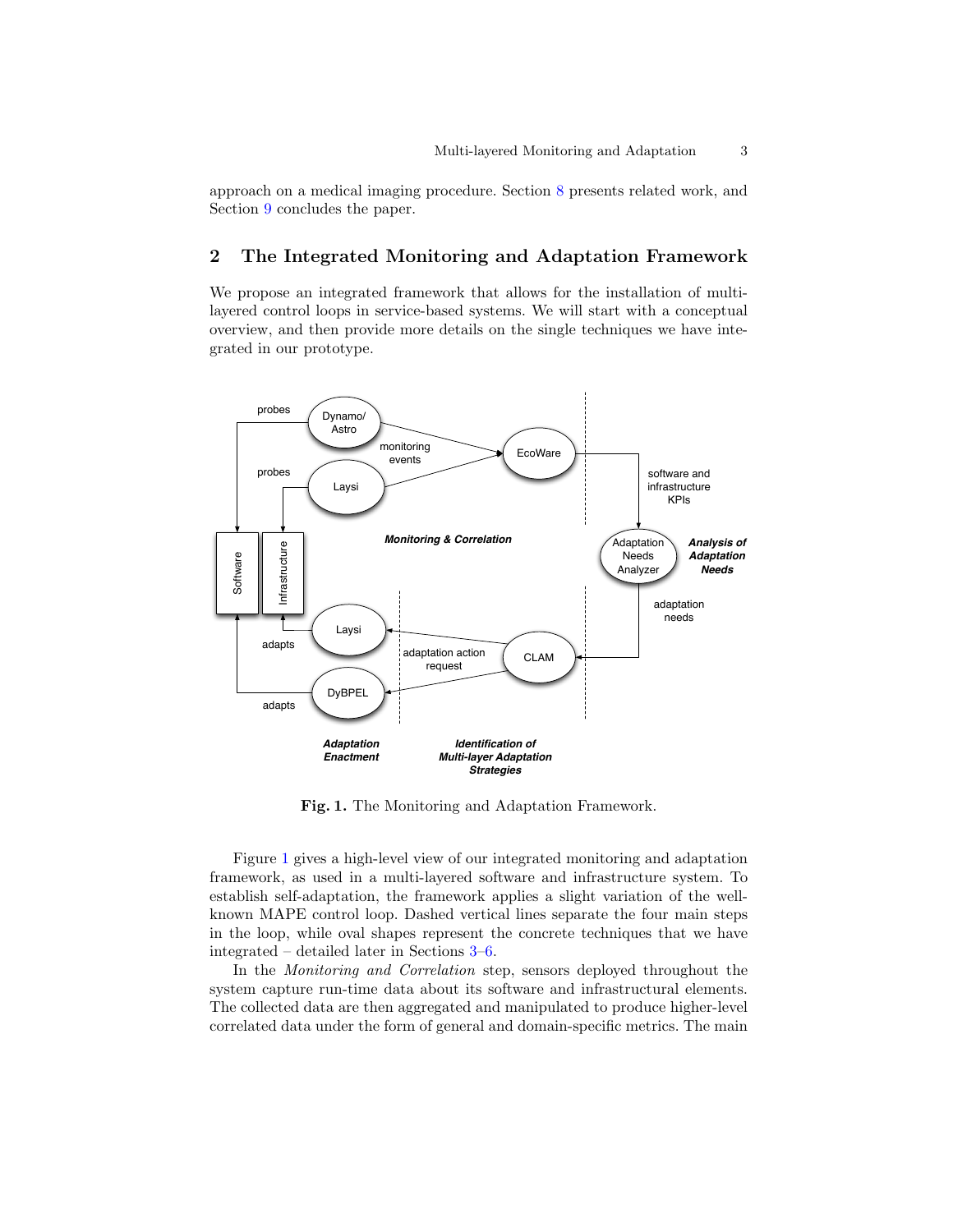

<span id="page-3-1"></span>Fig. 2. The Monitoring and Correlation Model.

goal is to reveal correlations between what is being observed at the software and at the infrastructure layer to enable global system reasoning.

In the Analysis of Adaptation Needs step, the framework uses the correlated data to identify anomalous situations, and to pinpoint and formalize where it needs to adapt. It may be sufficient to adapt at the software or at the infrastructure layer, or we may have to adapt at both.

In the Identification of Multi-layer Adaptation Strategies step, the framework is aware of the adaptation capabilities that exist within the system. It uses this knowledge to define a multi-layer adaptation strategy as a set of software and/or infrastructure adaptation actions to enact. A strategy determines both the order of these actions and the data they need to exchange to accomplish their goals.

In the Adaptation Enactment step, different adaptation engines, both at the software and the infrastructure layer, enact their corresponding parts of the multi-layer strategy. Each engine typically contains a number of specific modules targeting different atomic adaptation capabilities.

### <span id="page-3-0"></span>3 Monitoring and Correlation

Monitoring consists in collecting data from a running application so that they can be analyzed to discover runtime anomalies; event correlation is used to aggregate runtime data coming from different sources to produce information at a higher level of abstraction. In our integrated framework we can obtain low-level data/events from the process or from the context of execution using Dynamo [\[2\]](#page-14-1), or from the infrastructure using Laysi [\[8\]](#page-14-2). We can then manipulate the data to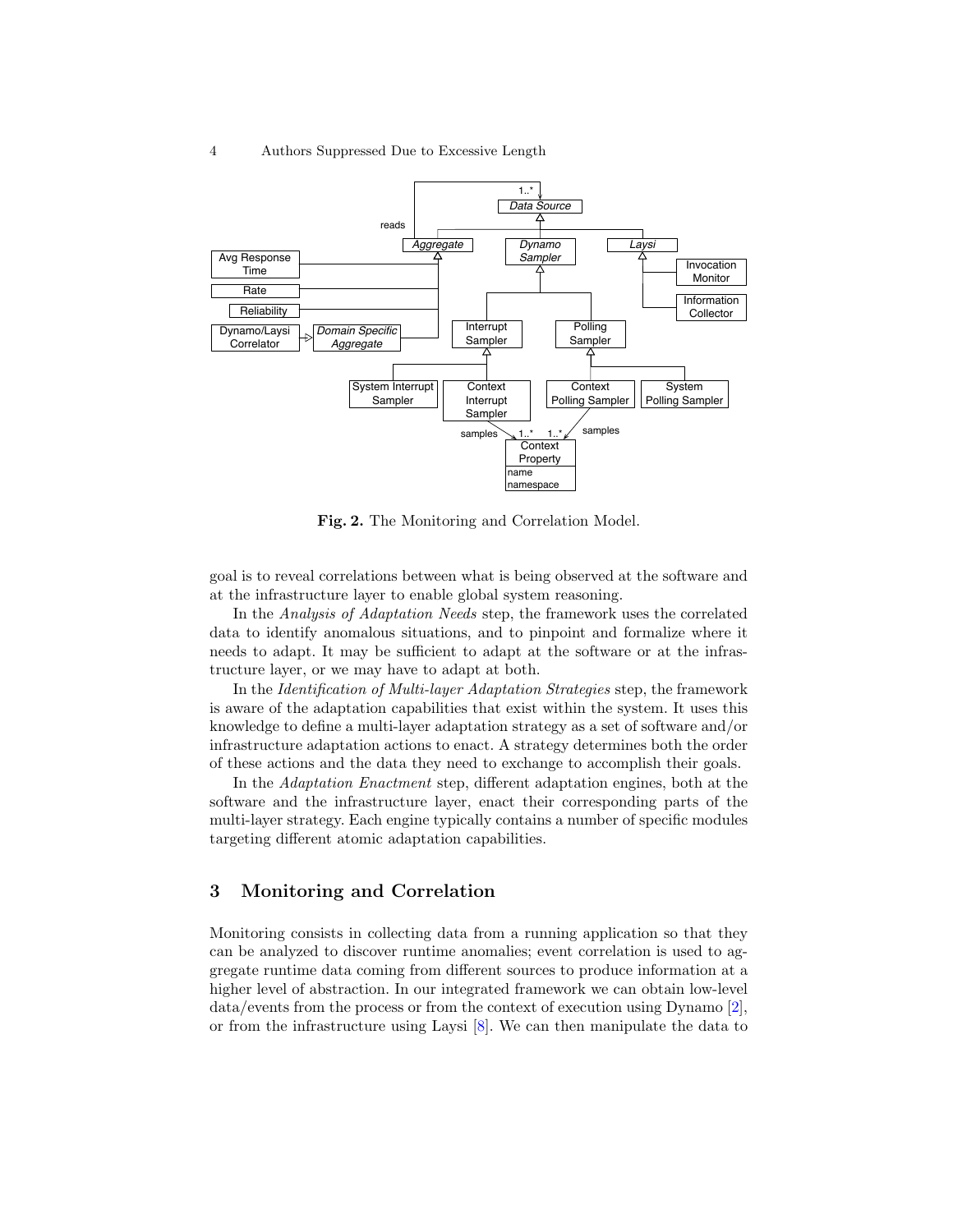obtain higher-level information using the event correlation capabilities provided by EcoWare [\[1\]](#page-14-3). Figure [2](#page-3-1) gives an overview of the kind of data sources available through Dynamo, Laysi, and EcoWare.

Dynamo provides means for gathering events regarding either  $(i)$  a process' internal state, or  $(ii)$  context data<sup>[5](#page-4-0)</sup>. Interrupt Samplers interrupt a process at a specific point in its execution to gather the information, while Polling Samplers do not block the process but gather their data through polling.

The Invocation Monitor is responsible for producing low-level infrastructure events through the observation of the various IaaS systems managed by Laysi. These events signal a service invocation's failure or success, where failures are due to infrastructure errors. The infrastructure, however, can also be queried through the Information Collector to better understand how services are assigned to hosts. The differences between the utilized infrastructures and the represented information are hidden by the information collector component of the MetaBroker service in Laysi.



<span id="page-4-1"></span>Fig. 3. The Dynamo and EcoWare Architecture.

The events collected through Dynamo and Laysi can be further aggregated or manipulated by EcoWare. We can use a predefined aggregate metric such as Reliability, Average Response Time, or Rate, or we can use a domainspecific aggregate whose semantics is expressed using the Esper event processing language. Aggregates process events coming from one or more data sources and produce new ones that can be even further manipulated in a pipe-and-filter style.

For our integrated approach we developed a domain-specific aggregate called the Dynamo/Laysi Correlator to correlate events produced at the software and the infrastructure layers. This component exploits a correlation data set that is

<span id="page-4-0"></span> $5$  We intend as context any data source, external to the system, that offers a service interface.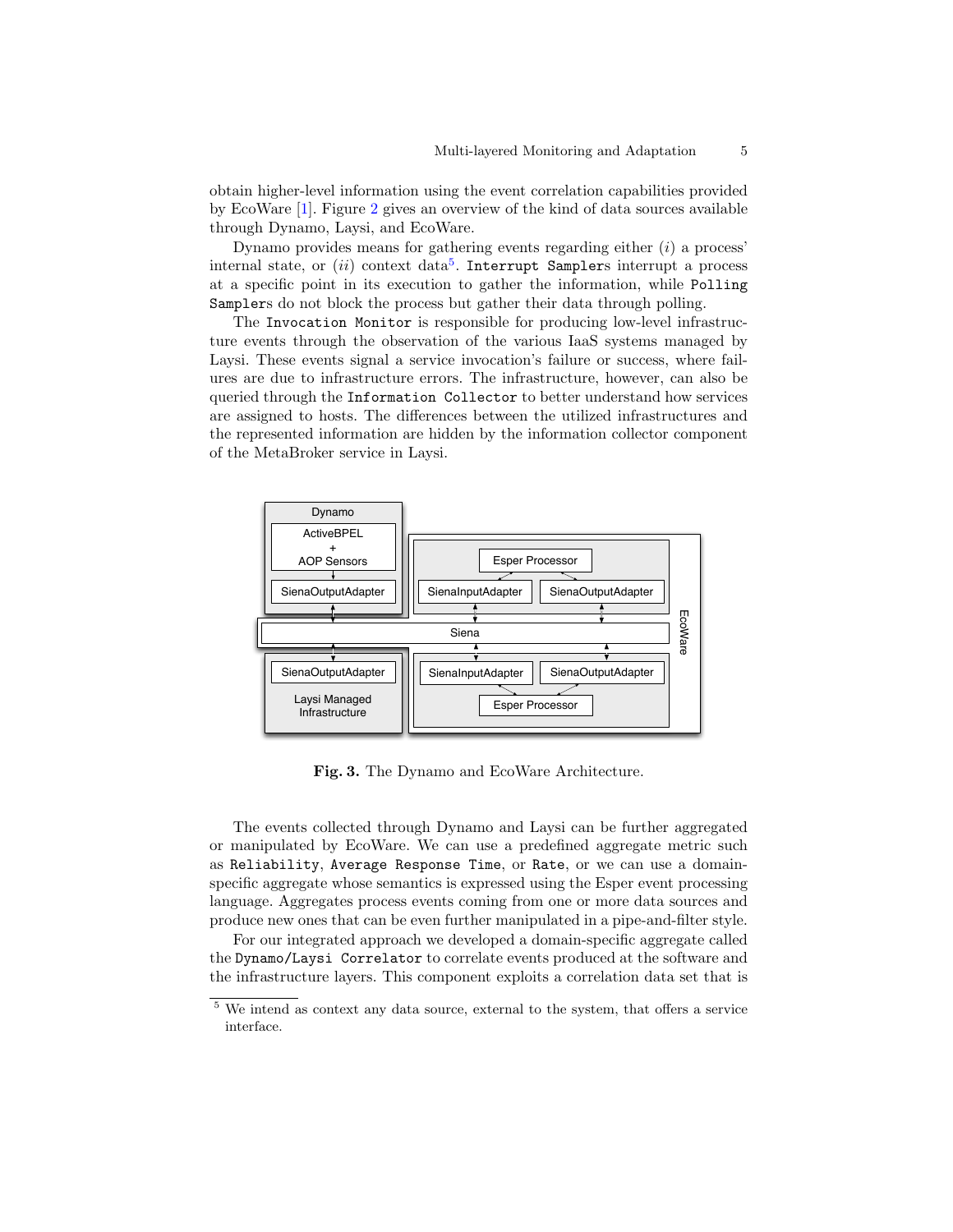artificially introduced by Dynamo in every service call it makes to the Laysi infrastructure. The correlation data contains the name of the process making the call to Laysi, the invocation descriptor in the form of a unique JSDL (Job Submission Description Language) document, and a unique ID for the process instance that is actually making the request. These data are also placed within the events that are generated by the Invocation Monitor, allowing EcoWare to easily understand which software- and infrastructure-level events are related. Figure [3](#page-4-1) gives an overview of the technical integration of Dynamo, Laysi, and EcoWare, which is achieved using a Siena publish and subscribe event bus. Input and output adapters are used to align Dynamo, Laysi, and the event processors with a normalized message format.

## <span id="page-5-0"></span>4 Analysis of Adaptation Needs

Monitoring and correlation produce simple and complex metrics that need to be evaluated. A Key Performance Indicator consists of one of these metrics (e.g., overall process duration) and a target value function which maps values of that metric to two or more categories on a nominal scale (e.g., "process duration  $\lt 3$ days is good, otherwise bad" defines two KPI categories). These KPI categories allow us to interpret whether, and how, KPI metric values conform to business goals. If monitoring shows that many process instances have bad KPI performance, we need to  $(i)$  analyze the influential factors that lead to these bad KPI values, and  $(ii)$  find adaptation actions that can improve those factors and thus the KPI. Figure [4](#page-5-1) shows an overview of the KPI-based Adaptation Needs Analyzer Framework [\[7](#page-14-4)[,12\]](#page-14-5) and its relation to the overall approach. It consists of two main components: an Influential Factor Analysis component and an Adaptation Needs Analysis component.



<span id="page-5-1"></span>Fig. 4. Adaptation Needs Analysis Framework.

The Influential Factor Analysis receives the metric values for a set of process instances within a certain time period. In this context, interesting metrics are measured both on the process level and the service infrastructure level. At the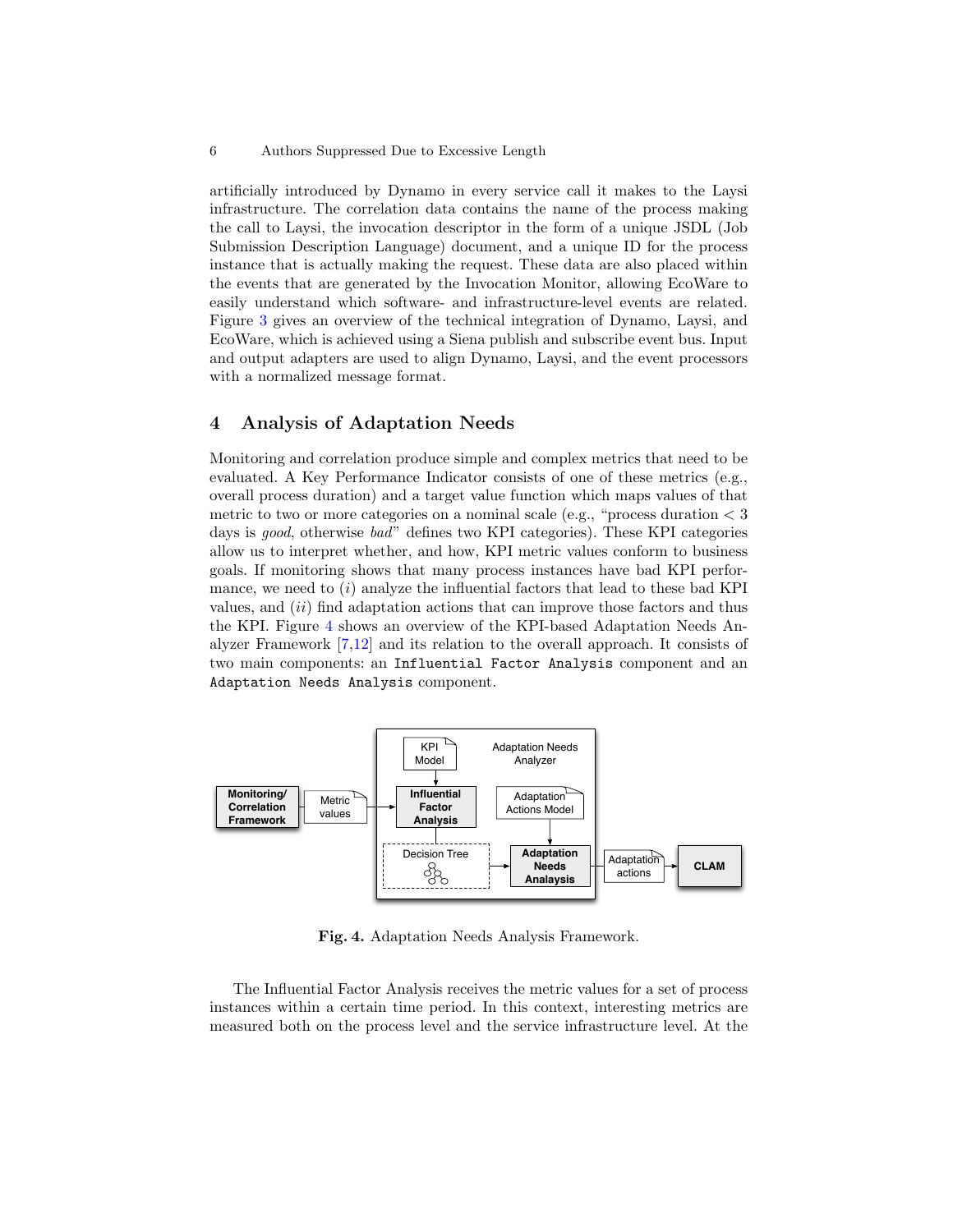process level, metrics include the durations of external service calls, the duration of the overall business process, the process paths taken, the number of iterations in loops, and the process' data values. Service infrastructure metrics describe the service invocation properties which include the status of the service invocation (successful, failed), and properties such as the infrastructure node on which the service execution has been performed.

It uses machine learning techniques (decision trees) to find out the relations between a set of metrics (potential influential factors) and the KPI category based on historical process instances [\[12\]](#page-14-5). The algorithm is fed with a data set, whereby each data item in this set represents one process instance and the values of all the metrics that were measured for that instance and the KPI category that has been evaluated. The algorithm creates a decision tree in which nodes represent metrics (e.g., the duration of a particular activity), outgoing edges represent conditions on the values of the metric, and leaves represent KPI categories. By following the paths from the root of the tree to its leaves, we can see for which combinations of metrics and values particular KPI categories have been reached (e.g., if duration of activity A was above 3 hours and activity B was executed on node 2 the KPI value was bad).

Based on this analysis the next step is to use the Adaptation Needs Analysis component to identify the adaptation needs, i.e., what is to be adapted in order to improve the KPI [\[7\]](#page-14-4). The inputs to this step are the decision tree and an adaptation actions model which has to be manually created by the user. The model contains different adaptation actions, whereby each specifies an adaptation mechanism (e.g., service substitution, process structure change) and how it affects one or more of the metrics used in the Influential Factor Analysis. For example, an adaptation action could be to substitute service A in the process with service B, and its effect could be "service response time  $\langle 2 \text{ h}$ ". The Adaptation Needs Analysis extracts the paths which lead to bad KPI categories from the tree and combines them with available adaptation actions which can improve the corresponding metrics on the path. As a result, we obtain different sets of potential adaptation actions. However, each of these sets does not yet take cross-layer dependencies between adaptation actions into account. This is performed in the next step by the CLAM framework.

## <span id="page-6-0"></span>5 Identification of Multi-layer Adaptation Strategies

The main aim of the Cross Layer Adaptation Manager (CLAM) [\[13\]](#page-14-6) is to manage the impact of adaptation actions across the system's multiple layers. This is achieved in two ways: on the one hand CLAM identifies the application components that are affected by the adaptation actions, and on the other hand, it identifies an adaptation strategy that properly coordinates the layer-specific adaptation capabilities. CLAM relies on a model of the multi-layer application that contains the current configuration of the application's components (e.g. business processes with KPIs, available services with stated QoS and general information, available infrastructure resources) and their dependencies (e.g. business activity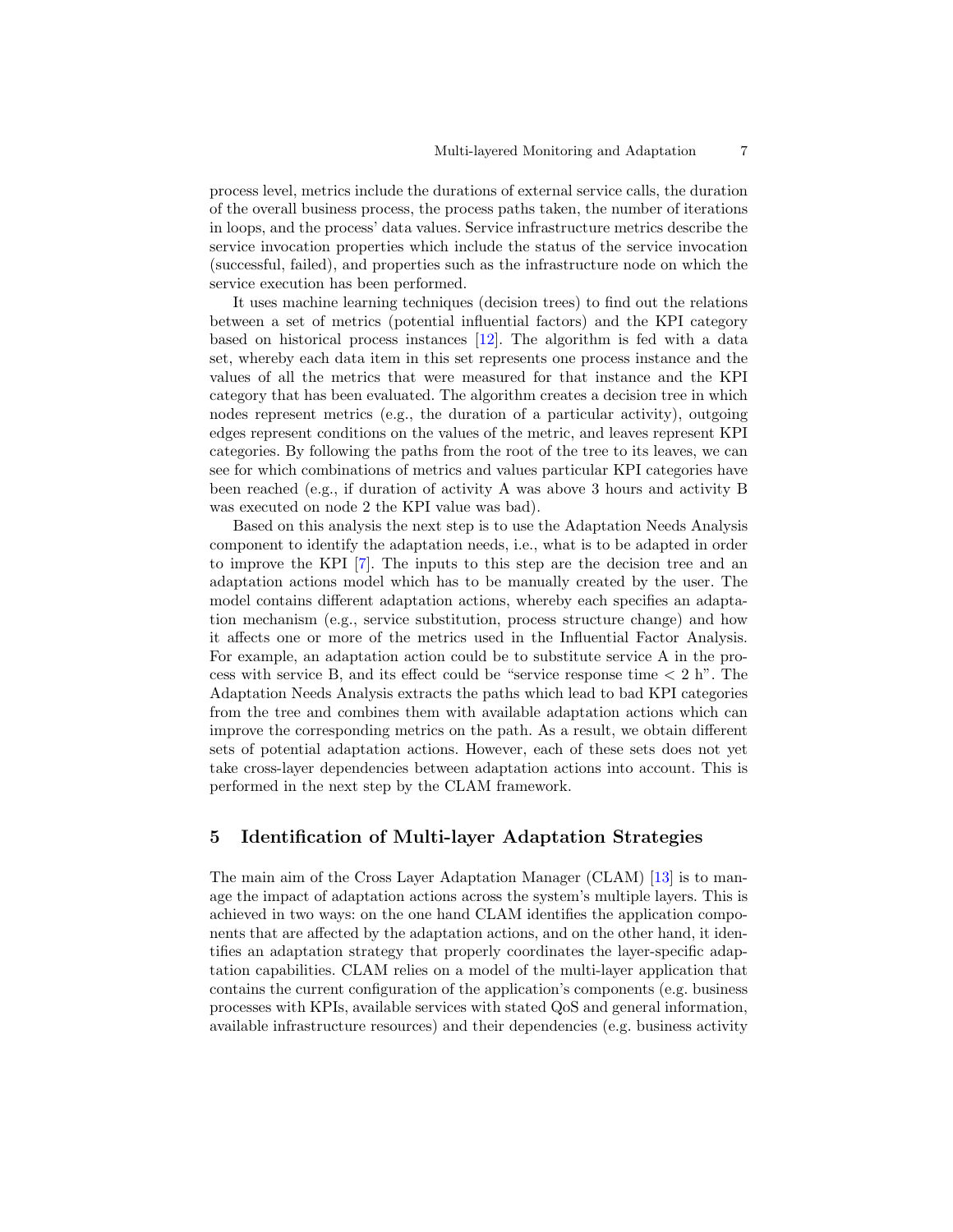A is performed by service S). When the CLAM identifies the components that are affected by the adaptation actions, it uses a set of checkers, each associated with a specific application concern (e.g. service composition, service performances, infrastructure resources), to analyze whether the updated application model is compatible with the concern's requirements. The goal is to produce a strategy that is modeled as an Adaptation Tree. The tree's root represents the model's initial configuration; its other nodes contain the configurations of the model, as updated by the adaptation actions, and the checkers that need to be invoked at each step; its edges represent the outcome of the invoked checkers.



<span id="page-7-0"></span>Fig. 5. CLAM: Cross-layer Adaptation Manager

Figure [5](#page-7-0) presents an overview of CLAM's architecture. Whenever a new set of adaptation actions is received from the Adaptation Needs Analyzer, the SBA Model Updater module updates the current application model by applying the received adaptation actions. CLAM requires that all the adaptation actions be applicable with respect to the current model. However, this is guaranteed in the proposed multi-layer framework by the Adaptation Needs Analyzer.

The adapted model is then used by the Cross-layer Rule Engine to detect the components in the layers affected by the adaptation and to identify, through the set of predefined rules, the associated adaptation checkers. If some constraints are violated, the checker is responsible for searching for a local solution to the problem. This analysis may result in a new adaptation action to be triggered. This is determined through the interaction with a set of pluggable applicationspecific adaptation capabilities.

The Cross-layer Rule Engine uses each checker's outcome to progressively update the strategy tree. If the checker triggers a new adaptation action, the Cross-layer Rule Engine obtains a new adapted model from the Model Updater, and adds it as a new node to the strategy tree, together with the new checkers to be invoked. If the checker reports that the adaptation is not compatible and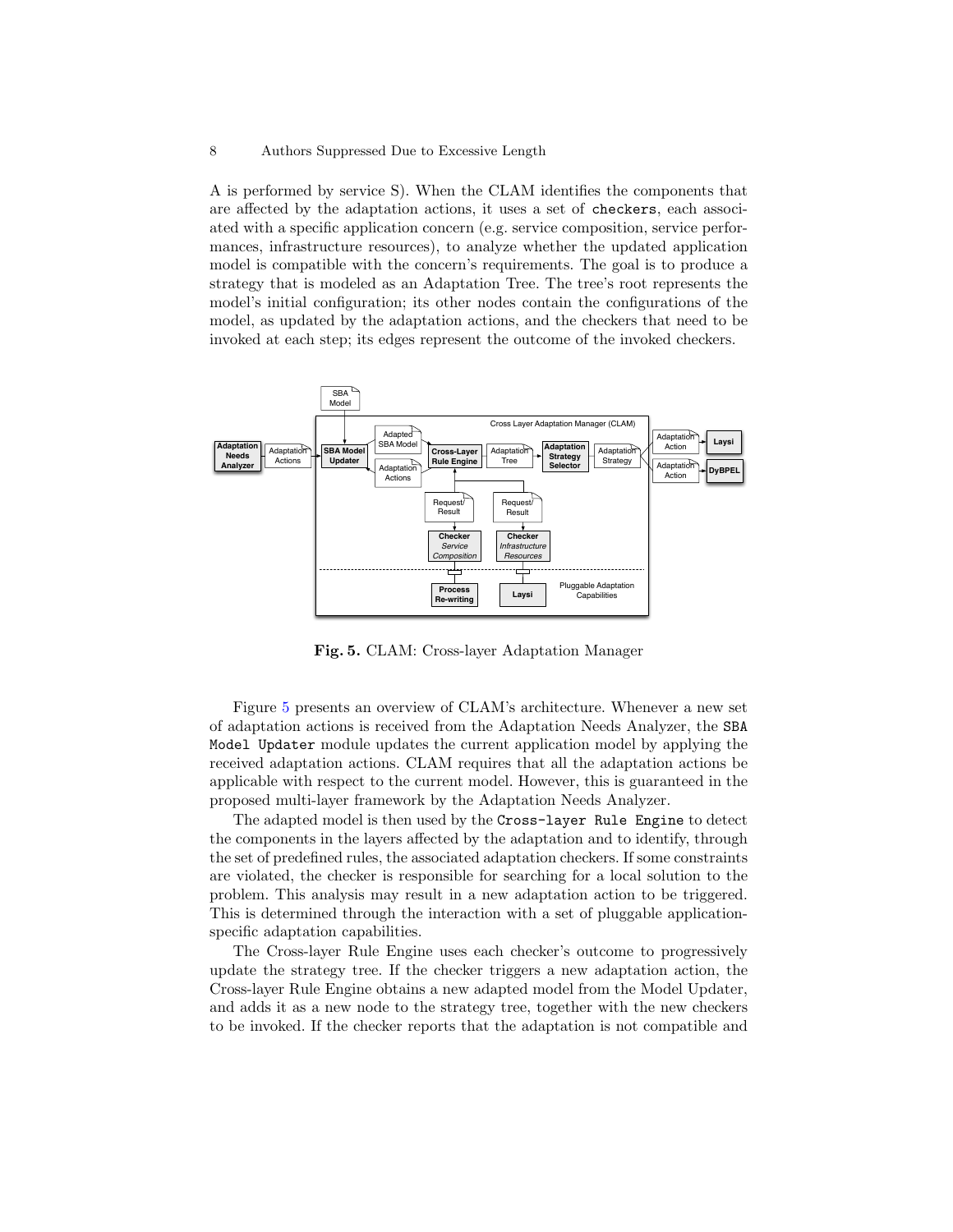that no solution can be found, the node is marked as a red leaf; the path in the tree that leads from the root to that specific node represents an unsuccessful strategy. On the contrary, if all checks complete successfully, the node is a green leaf that can be considered a stable configuration of the application, and the corresponding path in the tree represents an adaptation strategy that can be enacted.

If multiple adaptation strategies are identified, the Adaptation Strategy Selector is responsible of choosing the best strategy by evaluating and ranking the different strategies according to a set of predefined metrics. The selected strategy is then enacted passing the adaptation actions to the adaptation enactment tools.

Due to our scenario's requirements we have currently integrated two specific adaptation capabilities into our framework: the Process Re-Writing planner, responsible of optimizing service compositions by properly parallelizing sequential activities, and Laysi, whose aim is to guarantee a correct and optimized usage of infrastructure resources.

The Process Re-writing Planner is an adaptation mechanism that, given a BPEL process and a set of optimization requirements, automatically computes a new version of the process that maximizes the parallel execution of activities. This is done taking into account a set of data and control flow requirements that characterize the process' correct behavior (e.g. activity A cannot be executed in parallel with B, activity A must follow activity B, etc.), as well as any interaction protocols the partner services may require (e.g. if service S expects activity A to be executed before activity B, than this protocol requirement will be satisfied).

Laysi offers self-management capabilities for service infrastructures and allows new infrastructure level requirements to be evaluated before the actual service invocations take place. Hence, upon receiving the possible parallel execution options from Process Re-writing Planner, the CLAM architecture presents these options as requirements (including the required parallelism and time constraints) to Laysi for all the not-yet executed service calls. In response, Laysi determines the feasibility of the proposed requirements taking into account that a rearrangement of the service infrastructure may be needed. If the system decides to enact the adaptation and the infrastructure needs to be rearranged, Laysi will ensure the next invocation can meet its agreed constraints according to the adaptation enactment tasks specified in the following section.

### <span id="page-8-0"></span>6 Adaptation Enactment

In our integrated approach we enact software adaptations through DyBPEL, and infrastructure adaptations through Laysi. CLAM issues specific actions of the chosen adaptation strategy to each tool in a coordinated fashion.

In the proposed integration, DyBPEL is responsible of enacting the process restructuring adaptations identified by the Process Re-writing Planner.

DyBPEL extends an open-source BPEL execution engine (ActiveBPEL) with the capability to modify a process' structure at run time. The change can be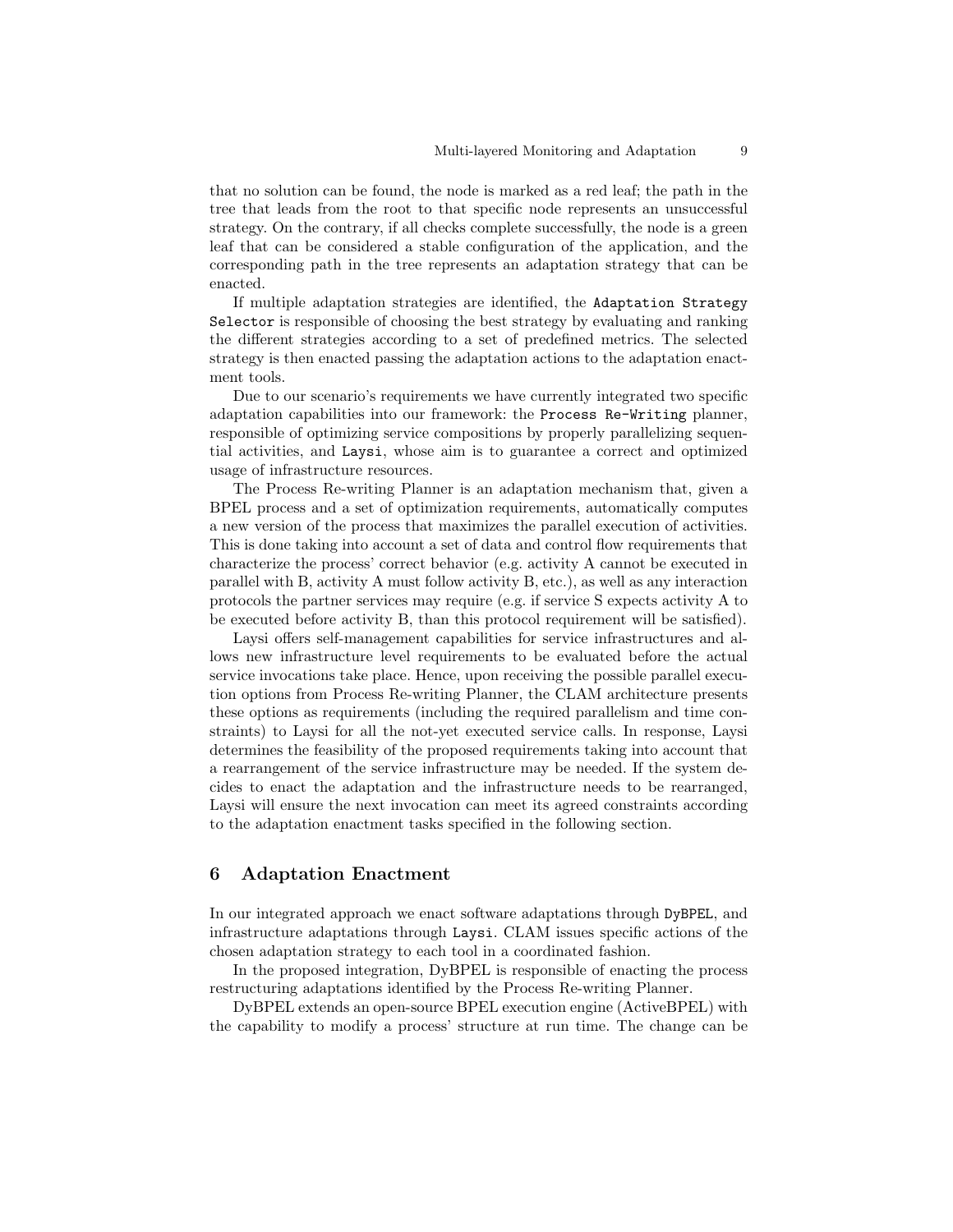applied to a single process instance or to an entire class of processes. DyBPEL consists of two main components: a Process Runtime Modifier, and a Static BPEL Modifier. The runtime modifier makes use of AOP techniques to intercept a running process and modify it in one of three ways: by intervening on its BPEL activities, on its set of partnerlinks, or on its internal state. The runtime modifier takes three parameters. The first is an XPath expression that uniquely identifies the point in the process execution in which the restructuring has to be activated. The second is an XPath expression that uniquely identifies the point in the process in which restructuring needs to be achieved (it can be different than the point in which the restructuring is activated). The third is a list of restructuring actions. Supported actions consist of the addition, removal, or modification of BPEL activities, partnerlinks, and data values. When dealing with BPEL activities we must provide the BPEL snippet that needs to be added to the process, or used to modify one of the process' existing activities. When dealing with partnerlinks we must provide the new partnerlink that needs to be added to the process, or used to modify an existing one. When dealing with the process' state we must uniquely identify a BPEL variable within the process to be added or modified, and the XML snippet that will consist of its new value.

When the process restructuring needs to be more extensive, we can use the static BPEL modifier. It supports the same kinds of modifications to the process' activities, partnerlinks, and internal variables, except that the modifications are performed on the process' XML definition. This operation is completely transparent to users. First of all, already running instances are not modified and changes are only applied to new instances. Second, using the same endpoint, all new process requests are forwarded to the newly deployed version of the process.

Regarding infrastructure adaptation, Laysi always performs service requests on a best-effort basis. Each service invocation is handled individually and the various calls are assumed to be independent. Consequently, the performance of the service requests might not be aligned with the higher layers of the servicebased system. To provide better alignment with the service composition layer we can specify special constraints about service placement (e.g. service instance A should be hosted within the same provider as service instance B) and availability within the infrastructure (e.g. a service instance should be available before the invocation request is placed in the call queue of Laysi). These constraints are derived directly from the business process and the future interactions between the available service instances hosted by the infrastructure. Laysi constructs the service infrastructure on five layers: meta negotiators, meta brokers, service brokers, automatic service deployers, and the physical infrastructures (grid resources or cloud based virtual machines). These infrastructure layers autonomously adapt themselves to the placed constraints (e.g. placement, availability, CPU, memory, pricing). The autonomous behavior of the infrastructure may involve  $(i)$  new service instance deployment in high demand situations,  $(ii)$  service broker replacement in case of broken or low performing physical infrastructures, and/or (*iii*) negotiation bootstrapping if a new negotiation technique is required.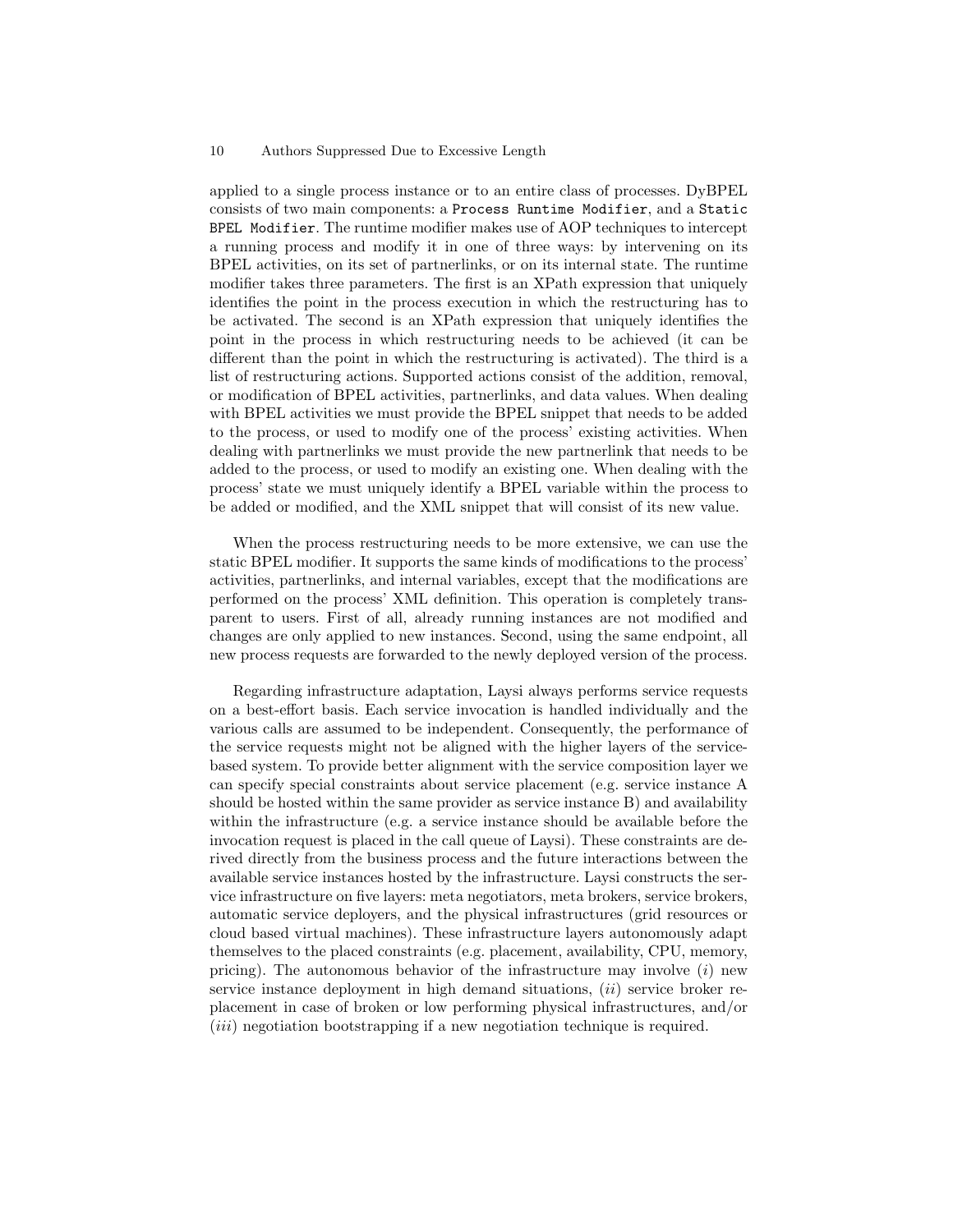## <span id="page-10-0"></span>7 The CT Scan Scenario

The application domain considered in this paper concerns the medical imaging procedure for Computed Tomography (CT) Scans. A CT Scan is an X-ray based medical test that, exploiting sophisticated image processing algorithms, produces cross-sectional images of the inside of the body. These images can be further processed to obtain three dimensional views.



<span id="page-10-1"></span>Fig. 6. Evolution of the CT scan scenario.

Figure  $6(a)$  $6(a)$  describes the typical CT Scan process. White ovals represent software services, while gray rectangles tell us the infrastructure nodes hosting them. During the Cross Sectional Data Acquisition phase (service CSDA) the CT scanner acquires X-ray data for individual body cross sections depending on which parts of the body need to be scanned. These data are then used by complex image processing services (offered by various hosts in the infrastructure) to obtain a set of cross-sectional images from different perspectives as well as 3D volumetric information. The services are the Frontal Tomographic Reconstruction service (FTR), the Sagittal Tomographic Reconstruction service (STR), the Axial Tomographic Reconstruction service (ATR), and the 3D volumetric information service (3D). Finally, the data is stored to a picture archiving and communication system using the PACS service.

These activities require enormous processing power. To keep costs down, the hospital only maintains the resources needed for emergency CT scans. During burst periods, such as during the public opening hours of the CT laboratory, it relies on an infrastructure dynamically extensible with virtual machines from IaaS cloud infrastructures managed by Laysi.

In the following we show how our approach can be used to automatically adapt this multi-layered system. The CT Scan process is initially designed by a domain expert on the basis of the common medical procedure. The obtained process is a simple sequence of actions that does not embed any optimization with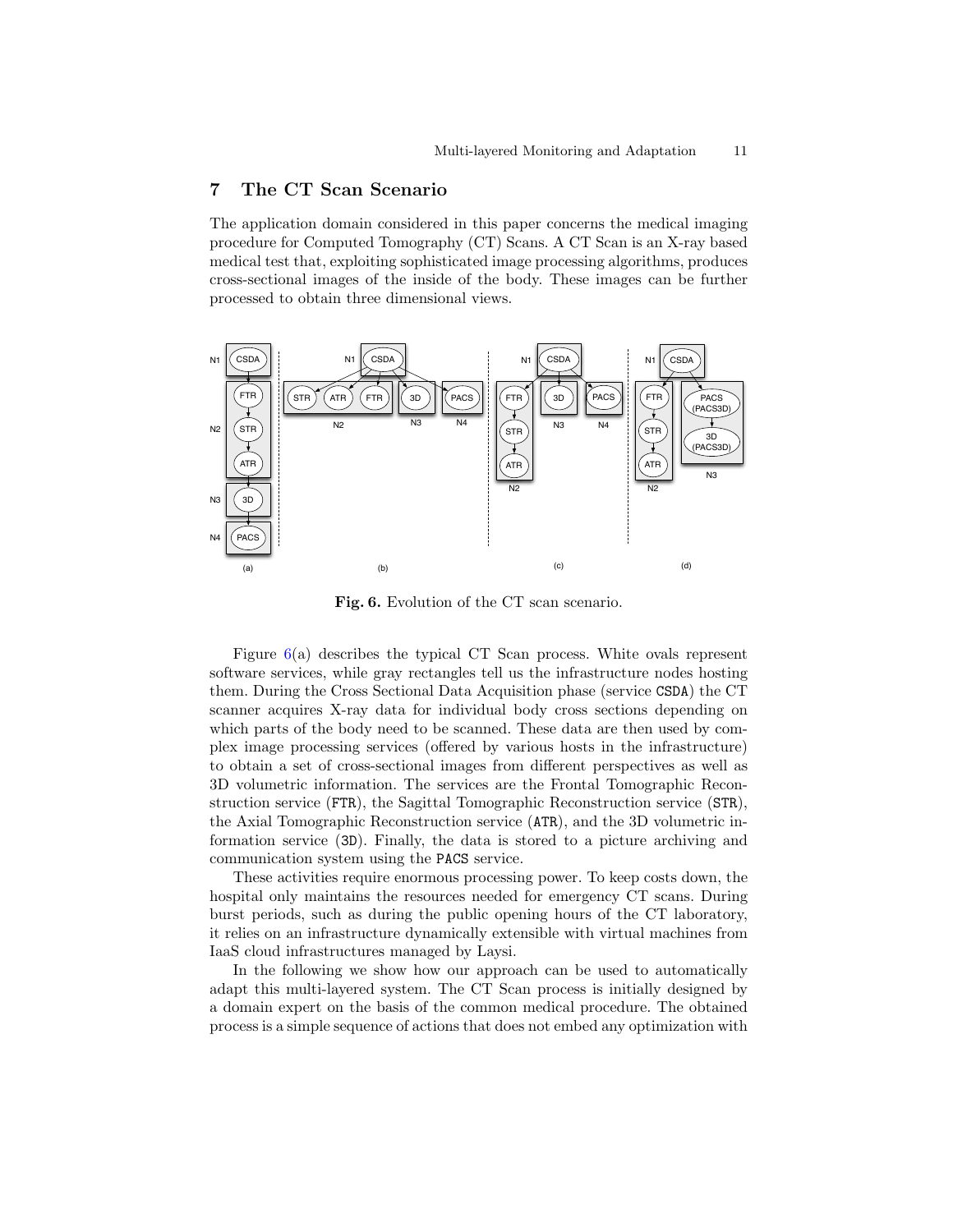respect to its performance (Figure  $6$  (a)). The domain expert also specifies his goals for the quality of the medical procedure using a set of KPIs. For instance, an important goal is to ensure that the processing time of a CT scan does not rise above 60 minutes. An advanced user, such as a hospital IT technician, defines a set of adaptation actions that can be used to improve the process' performance:  $(i)$  the parallelization of process activities;  $(ii)$  the substitution of some services (for example, the use of a more costly PACS3D service capable of substituting both services PACS and  $3D$ ); *(iii)* the deployment of a service onto a new infrastructural node with specific characteristics.

At run time we collect monitoring events both at the software and the infrastructure level and correlate them using EcoWare. After a certain period of time, we notice that the CT process' performance is degrading: in the last 400 scans about 25% have not achieved their desired overall CT scan processing time. In order to identify the reasons for this behavior, the Influential Factor Analysis is fed the following process and infrastructure level metrics:  $(i)$  the duration of each process activity;  $(ii)$  the duration of the whole process with respect to the the type of the CT scan (whole body, head, kidney etc.) as it determines the amount of work to be done; (iii) the particular infrastructure node a service execution has been executed on;  $(iv)$  the status of a service execution (successful, faulted); and  $(v)$  the type of infrastructure the services have been executed on (internal or external – available through Laysi).

The Influential Factor Analysis shows that from the 100 scans which violated the KPI target, 90 scans have been "whole body CT scans" executed on an external infrastructure. It also shows that the infrastructure has caused service execution faults only in 12 cases (out of 400). Finally, all scans performed on the internal infrastructure were successful. Based on this analysis, the Adaptation Needs Analysis selects predefined adaptation actions which can improve the "overall process duration in case of whole body CT scans". It selects process activity parallelization as it is the only adaptation which has been specified to have a direct positive effect on this metric.

This adaptation action is passed to the CLAM which updates the process model so that all activities are executed in parallel. The Cross-Layer Rule Engine detects the change in the process model and understands that these changes have to be checked by the composition checker and by the infrastructure checker (as the parallel execution of services has to be supported by the underlying infrastructure). The composition checker invokes the Process Re-Writing Planner which considers the original data- and control-flows of the process. It notices that the activities cannot all be executed in parallel since five of them depend on CSDA's results; thus the planner returns a new adaptation action which ensures that CSDA is executed first, while all the other activities are conducted in parallel. The model is updated in CLAM as shown in Figure [6](#page-10-1) (b) and a new node is added to the adaptation tree. In the next step, the Cross-Layer Rule Engine invokes the infrastructure checker component which, through Laysi, discovers that the activities for tomographic reconstruction (i.e. FTR, STR, and ATR) can only be executed on the node N2. The Rule Engine handles this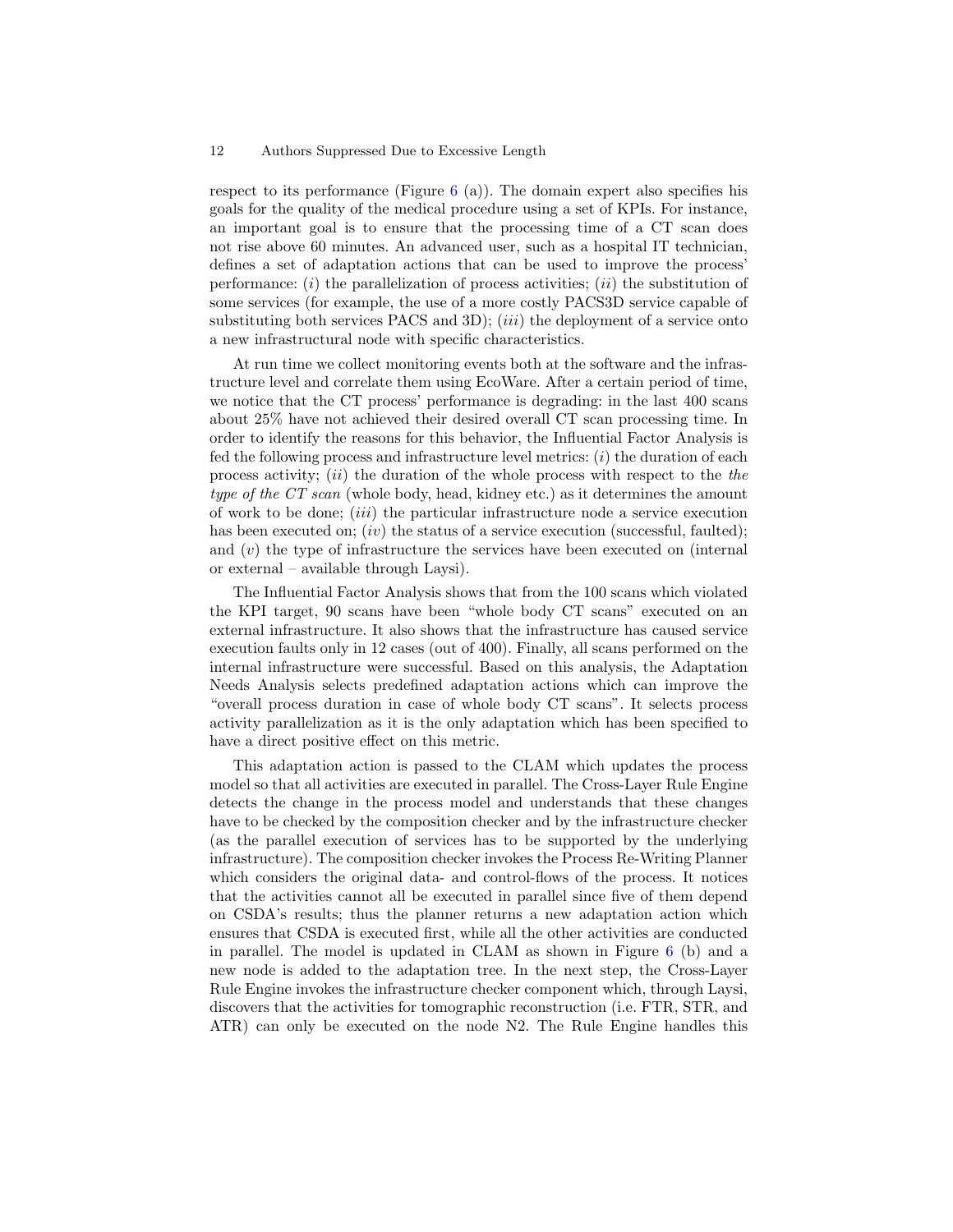new adaptation need by invoking again the Process Re-Writing Planner with a new set of control-flow constraints (i.e. FTR, STR, and ATR must be executed sequentially). The resulting process structure is shown in Figure  $6$  (c), in which, after CSDA, there are three parallel branches. In one of these branches FTR, STR, and ATR are executed sequentially, while, in the other two, the process executes the 3D and PACS services. The model is updated and the infrastructure checker component is invoked again. This new version of the process passes the infrastructure validation and, since there are no more checkers to be invoked, the corresponding strategy is enacted. In particular, the adapted process is handed over to DyBPEL, which manages the transition to the new process definition.

The adapted process is executed and after a certain period of time we notice that the number of KPI violations has been reduced to 10%, and that most KPI violations happen when the PACS service's execution time is too high. Therefore, two alternative adaptation actions are found: either  $(i)$  move the PACS service instance to another (better performing) node, or  $(ii)$  replace PACS with the new service PACS3D. Both alternatives are passed to CLAM.

The CLAM Rule Manager invokes the infrastructure checker with the constraint to the Laysi infrastructure stating that the PACS service should never be executed on node N4. Unfortunately, Laysi responds that, due to constraints, this is not possible and that PACS must always be executed on N4. The CLAM Rule Manager drops the first adaptation action alternative as it is not realizable, and repeats the procedure with the second adaptation action, the substitution of the PACS service with a service called PACS3D, capable of providing both storage and 3D reconstruction at a higher cost. This alternative has to be checked both by the composition checker and by the infrastructure checker. The Process Re-writing Planner detects that a new process restructuring is necessary: a new control-flow requirement is introduced by the protocol of the PACS3D service which requires to receive and store all the X-Ray data information (PACS) before computing the 3D Scan (3D). The SBA Model resulting from this new adaptation action is depicted in Figure [6](#page-10-1) (d). The parallel branches are now only two, one for FTR, STR, and ATR, and one for PACS3D which is called twice, once to perform 3D reconstruction, and once to perform storage. The infrastructure checker validates the new model and the corresponding strategy is enacted.

## <span id="page-12-0"></span>8 Related Work

There are not many approaches in literature that integrate multi-layered monitoring and adaptation of service-based systems. There are however many that focus on layer-specific problems. For example, Moser et al. [\[10\]](#page-14-7) present VieDAME, a non-intrusive approach to the monitoring of BPEL processes. The approach accumulates runtime data to calculate QoS values such as response time, accuracy, or availability. It also provides a dynamic adaptation and message mediation service for partnerlinks, using XSLT or regular expressions to transform messages accordingly. Colombo et al. [\[3\]](#page-14-8) extend the BPEL composition language with policy (re)binding rules written in the Drools language. These rules take the form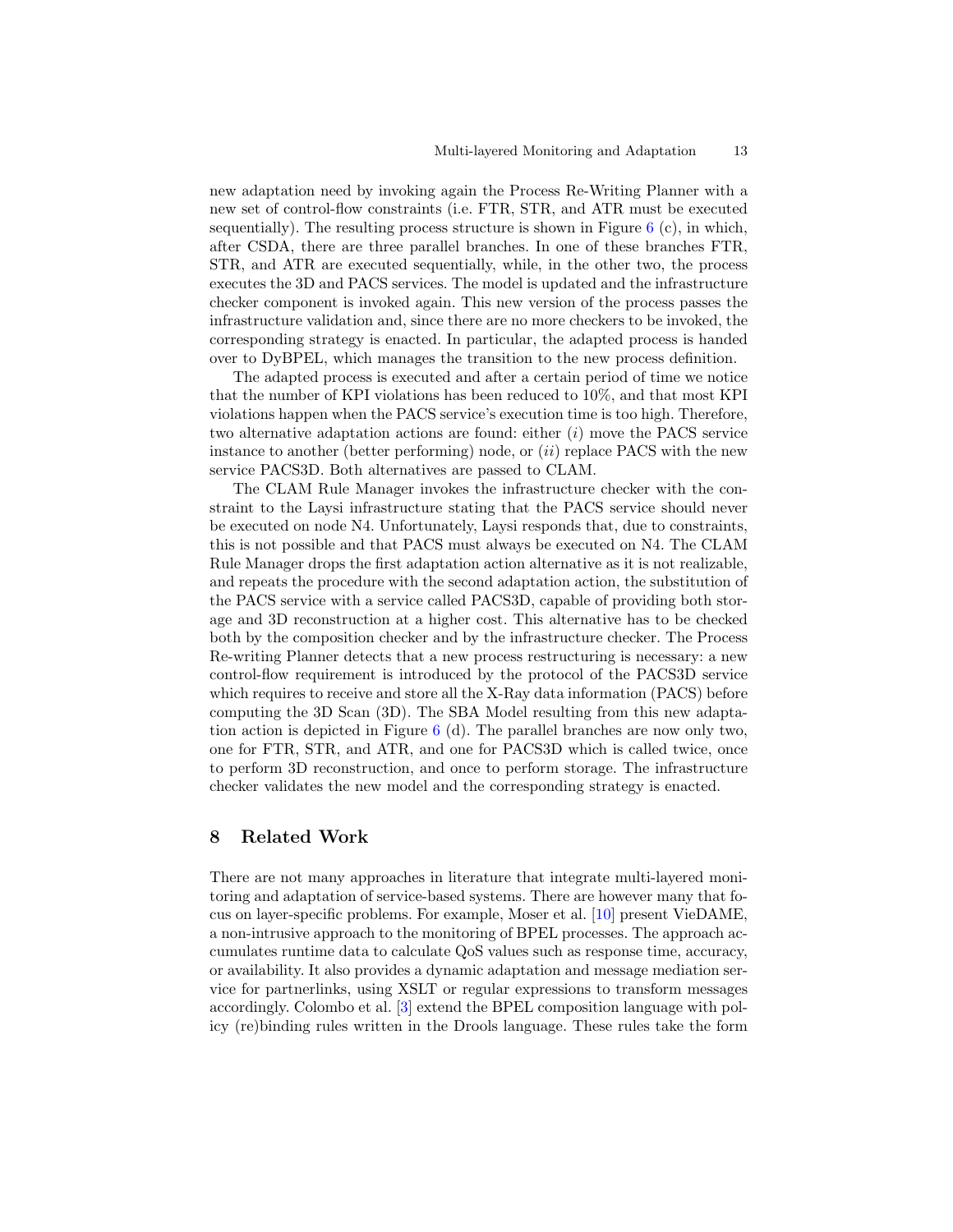of if-then-else statements, allowing service bindings to depend on process data collected at run time. The approach also provides mediation capabilities through a special-purpose mediation scripting language.

Researchers that do consider multi-layered applications, on the other hand, tend to concentrate either on monitoring them or on adapting them. We present the most prominent research being done in both these fields. Foster et al. [\[5\]](#page-14-9) have proposed an extensible framework for monitoring business, software, and infrastructure services. The framework allows different kinds of reasoners, tailored to different kinds of services, to be integrated and to collaborate to monitor decomposable service level agreement terms and expressions. The framework automatically assigns the decomposed atomic terms to specific reasoners, yet the approach does not support the correlation of terms monitored at different layers. Mos et al. [\[9\]](#page-14-10) propose a multi-layered monitoring approach that considers service and infrastructure level events produced by services deployed to a distributed enterprise service bus. Basic computations can be performed on the events to produce aggregate information (e.g., averages) or complex event processing can be used for more complex correlations and verifications. The resulting data are analyzed by comparing them to thresholds, and the knowledge collected at the various levels are presented through appropriately differentiated user interfaces and visualization techniques. The approach does not correlate knowledge collected at the different levels.

Regarding multi-level adaptation, Efstratiou et al. [\[4\]](#page-14-11) present an approach for adapting multiple applications that share common resources. These applications are not composed, but rather single entities affected by the same contextual attributes. Since these applications live in the same space they need to coordinate how they manage the shared resources to avoid conflicts. However, they expect the users to perceive and model the conflicts manually. Finally, Popescu et al. [\[11\]](#page-14-12) propose a framework for multi-layer adaptation of service-based systems comprised of organization, coordination and service layers. In this approach a designer needs to prepare a taxonomy of the adaptation mismatches, and then a set of adaptation templates, known as patterns, that define generic solutions for these mismatches. This differs from our proposed approach since we do not require on design-time knowledge but discover our strategies on-the-fly.

## <span id="page-13-0"></span>9 Conclusion and Future Work

In this paper we have presented an integrated approach for monitoring and adapting multi-layered service-based systems. The approach is based on a variant of the well-known MAPE control loops that are typical in autonomic systems. All the steps in the control loop acknowledge the multi-faceted nature of the system, ensuring that we always reason holistically, and adapt the system in a cross-layered and coordinated fashion. We have also presented initial validation of the approach on a dynamic CT scan scenario.

In our future work we will continue to evaluate the approach through new application scenarios, and through the addition of new adaptation capabilities